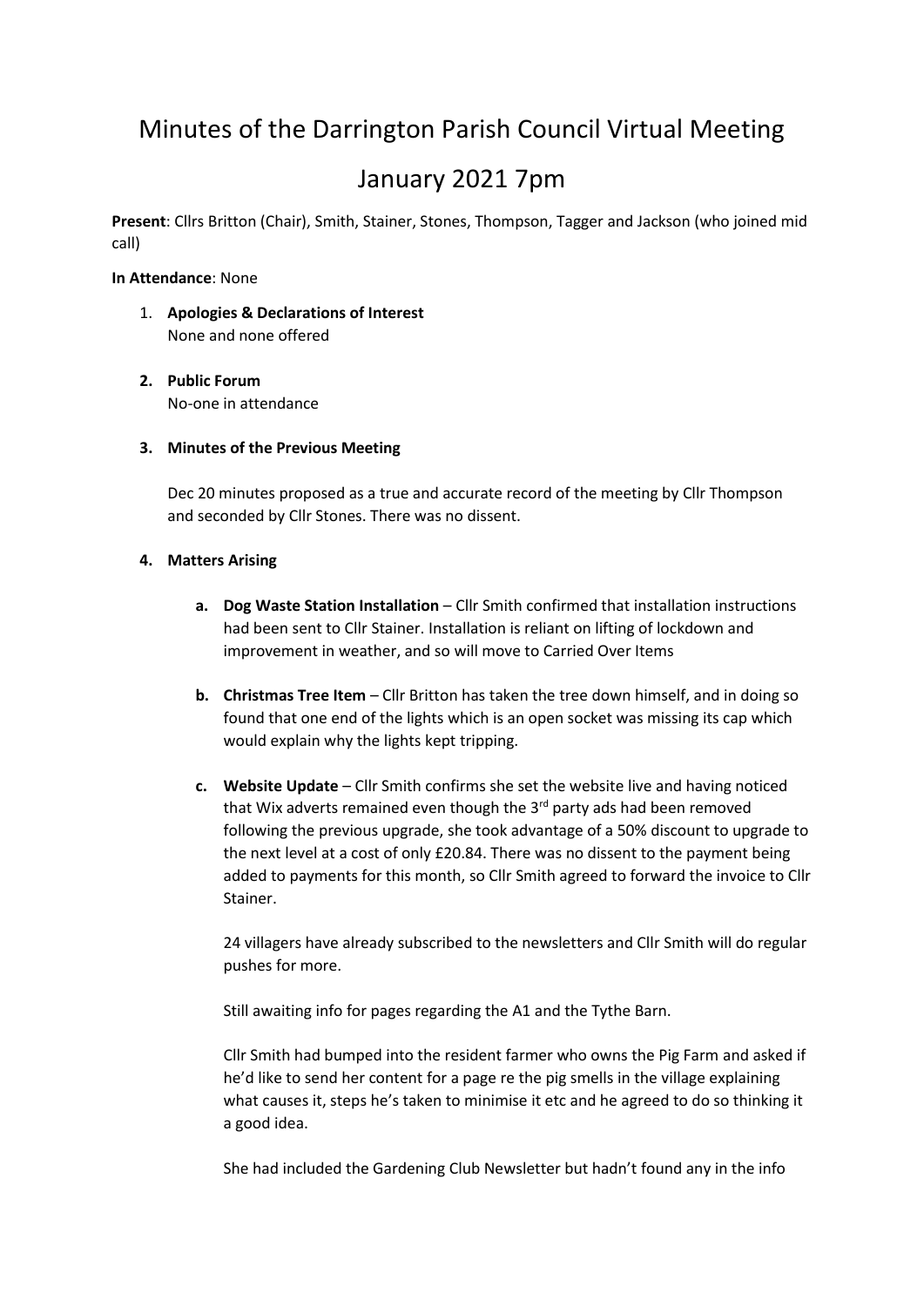she got from Kelvin, so AT will see what he can find and send on, and then once the meetings recommence Cllr Thompson will send on as they're done. **ACTION AT.**

**d. Newsletter** – It was agreed that given the current lockdown situation it might be nice to put out a letter towards the end March/early April and use the content not only to update but to generate more subscribers for the newsletters.

Cllr Stainer double checked that we hadn't charged for advertising in Dec, and asked Cllr Stones for the printing invoice which she will chase.

Cllr Thompson notified Cllrs that the man who had agreed to provide the skip for the clearing of the Tythe Barn area, had offered the skip to us Free Of Charge if we include a mention/advert for him in the next Newsletter. All agreed that would represent a great saving and for Cllr Thompson to take him up on his offer. Cllr Smith brought up that there was a 'local businesses' page on the old website. She intends to recreate a new one, but doing so will require a review of the businesses to ensure they're still trading etc. Cllr Thompson will aim to get a pre-prepared advert sent to Cllr Stones.

**ACTION LT/VS**

- **e. Wentworth Park Rise Tree Ownership** Cllr Smith had gone through Land Registry but the houses have not yet been registered and so it can't be determined who is responsible for the tree. There was an option via and agent to pay to do a similar search at a cost of £29 but it was unclear whether that would be successful if the land hasn't been registered. Cllr Britton suggested we save time and money by simply writing to the owners, or knocking on their door and asking if they own the tree. If not, we'll adopt it for the Parish. Cllr Smith agrees to get in touch with them. **ACTION FS**
- **f. Standing Orders & Regulations** Cllr Smith agrees to look at the old website and through the previous Clerk's documents to look for these and if they aren't to be found, will contact WMDC for a set, which she will then circulate to all councillors and add as an agenda item for February. **ACTION FS**
- **g. New Clerk** Cllr Stones said she would speak to Cllrs Britton and Smith following the meeting re her decision whether to help with Clerk duties.
- **h. Wentworth Park Rise Hedge Height Enforcement** Cllr Tagger will attempt to contact the Electrician with an offer for him to pass onto the owner of us trimming the tree for him. Cllr Britton suggests the item be moved to Carried Over Items so we can be updated but it doesn't need to be discussed in February. **ACTION AT/FS**
- **i. A1 Pollution** Cllr Tagger hadn't managed to contact WMDC but will endeavour to do so before the next meeting.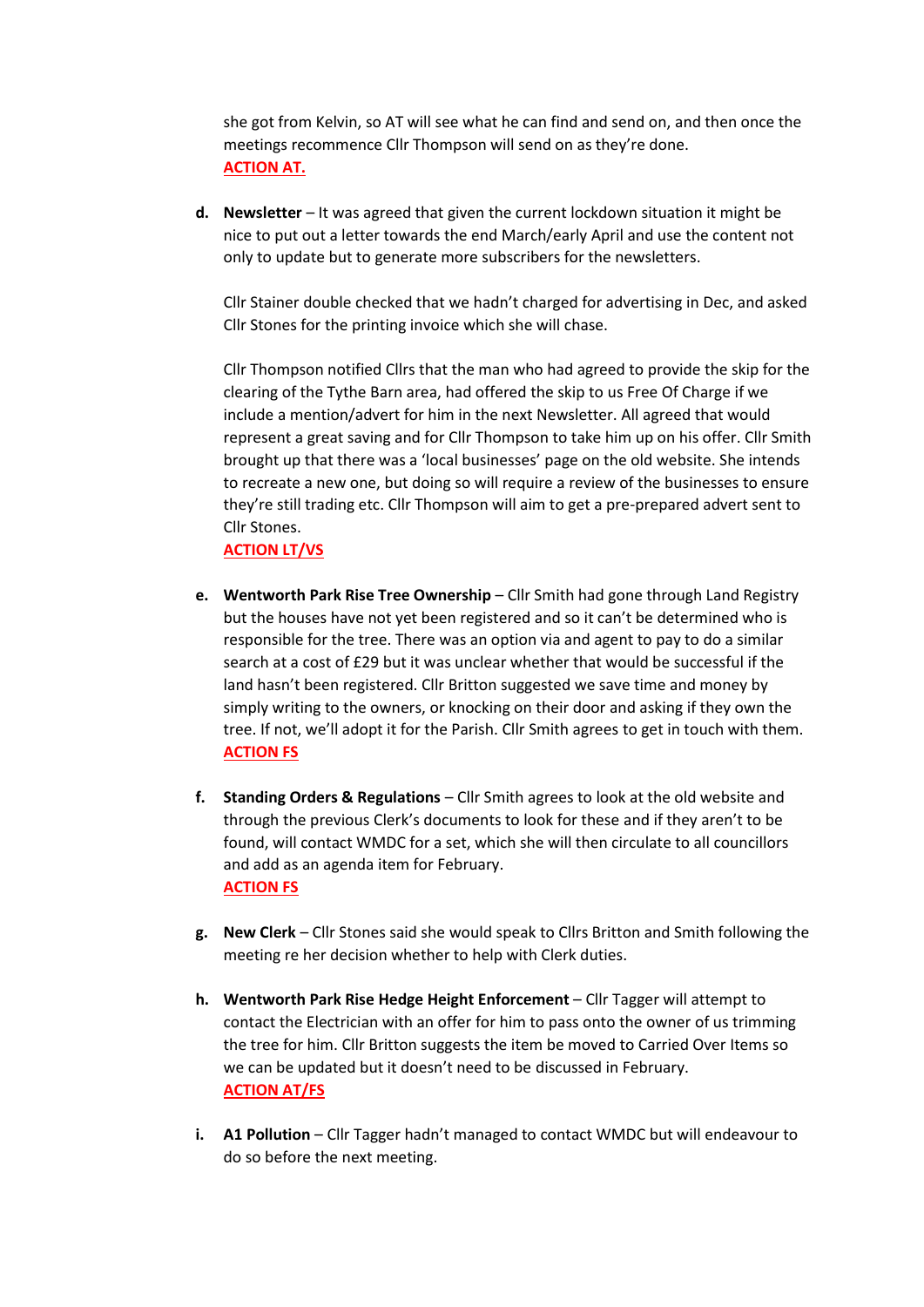## **ACTION AT**

**j. Bankswood Stables** – Cllr Tagger contacted the Ombudsman again and was told that the complaint has now been progressed to step two and that he will hear in 4 to 6 weeks.

#### **5. Correspondence**

- **a. Salt Bins** Cllr Britton has re-stocked some salt bins in the village and had had a letter from residents of North Lodge Lane asking whether we could supply a new salt bin as theirs is an unadopted road. Cllr Smith contacted the Council to ask if they would supply new bins either at a cost for unadopted roads, or for adopted roads, and if they would refill any that we purchased. Budgets seem to have been cut and they stated that no new bins or refills could be requested. Existing bins would only be refilled during normal winter replenishment activities. Cllr Britton suggested we purchase a bin for North Lodge Lane and check it before winter to see if it needed refilling. Cllr Tagger reiterated his concern that supplying a bin would make us in some way legally liable should any accidents occur. Cllrs Britton and Smith were happy that the supplying of a bin would not affect the fact that the road owners would retain responsibility, but conceded that Cllr Tagger could investigate further. Cllr Britton suggested that the legal advice helpline shown in the Parish Council magazine might prove useful. Cllr Smith will have a look as she hadn't seen them this far. Cllr Stones suggested that the owners on North Lodge Lane apply for a section 137 grant for the salt bin which should ensure no responsibility is transferred to us. Cllr Stones will contact the residents about this approach. Cllr Smith asked for thoughts about whether to advertise the information we've found out to villagers and suggest they contact us if they are without a bin. All agreed and Cllr Jackson suggested putting the same information on the village noticeboards too. **ACTION FS/VS/AT**
- **b. PWLB Notice of Repayment –** Cllr Stainer said not received though Cllr Smith thought she'd forwarded to him. Cllr Smith to re-forward. **ACTION FS**
- **c. Village Field Footpath –** Cllr Smith will direct the resident who wrote asking for an update on the idea of a path across the village field, to the Field Committee. **ACTION FS**
- **d. Precept Demand Documents** Cllr Smith forwarded the documents onto Cllr Stainer who confirmed that he did them every year so they didn't need to be included in Correspondence. Cllr Smith read another letter from WMDC explaining that whilst some money had been made available to councils for compensation for reduced tax base due to Covid, our tax base hadn't been affected and therefore no compensation would be given.
- **e. Land Enquiry** Cllr Smith read out a letter received from a Pontefract resident interested in buying land in Darrington on which to build his family home, asking if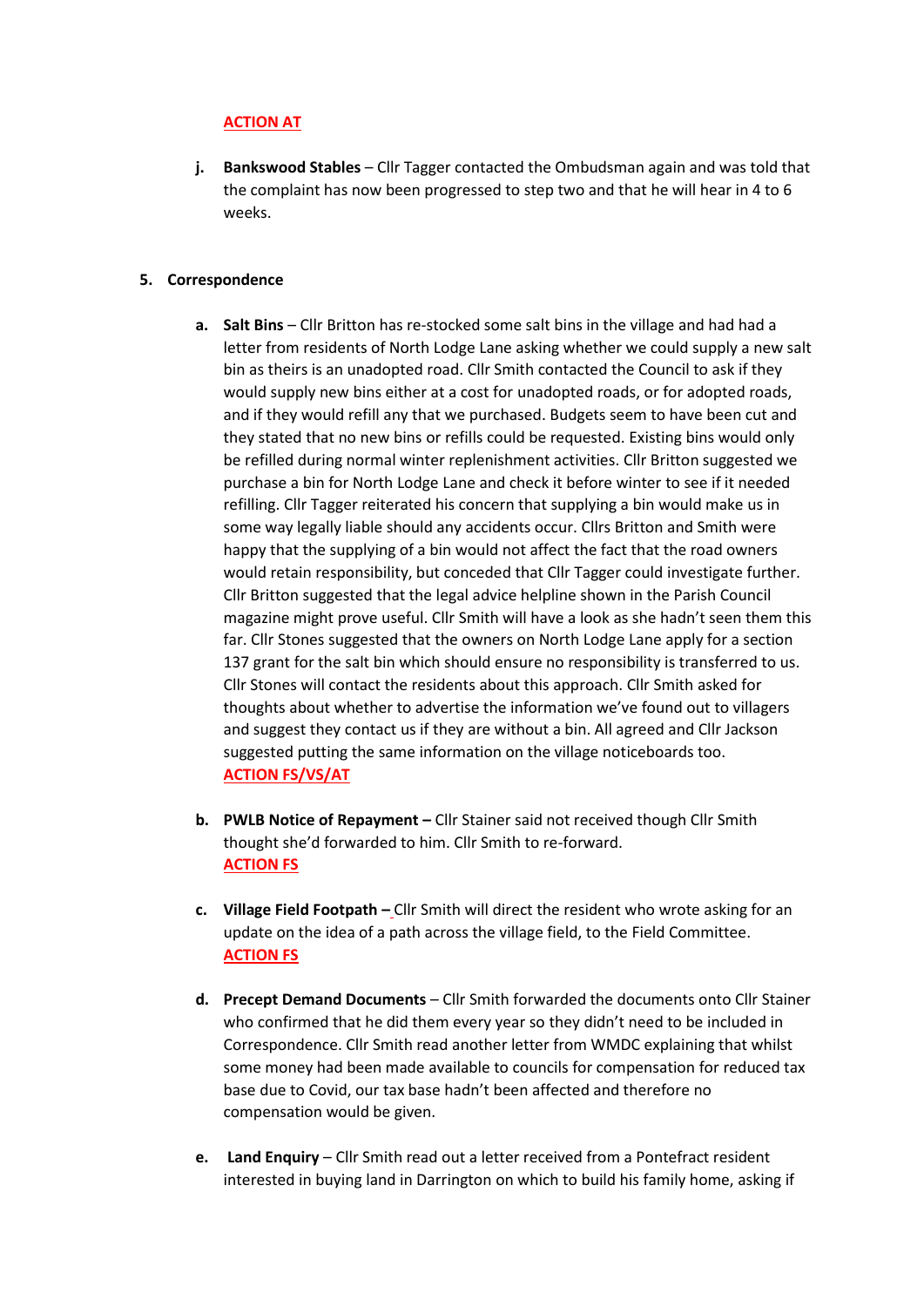we might be able to give him any advice rather than him trying to contact landowners via land registry, though it was unclear what exactly he needed. After discussion it was agreed that Cllr Smith would reply explaining that we don't own any land in Darrington and wouldn't be able to comment until plans had actually been submitted.

**ACTION FS**

#### **6. Finance**

- **a. 21/22 Budget** Cllrs agreed at the last meeting not to apply for an increase in precept, and so the agreed amounts finalised at the last meeting will be take by Cllr Stainer to Cllr Britton for signing.
- **b.** The RFO (Cllr Stainer) confirmed that the amount brought forward from the end November was £37,756.80, and that there was no income in December.

| <b>Total expenditure</b> |  |                    |                  |                                        | 878.86 | 24.32 |
|--------------------------|--|--------------------|------------------|----------------------------------------|--------|-------|
|                          |  |                    |                  |                                        |        |       |
| ######                   |  | 26-2021 Cheque 833 | <b>M</b> Britton | Equipment for Christmas tree lights    | 101.90 | 16.99 |
| ######                   |  | 25-2021 Cheque 832 | D Dyas           | Gardening/maintenance                  | 48.00  | 0.00  |
| ######                   |  | 24-2021 Cheque 831 | John Hoyle       | S137 grant - new bench for Village     | 601.97 | 0.00  |
| ######                   |  | 23-2021 Cheque 830 | A Tagger         | Printer ink                            | 43.99  | 7.33  |
| ######                   |  | 22-2021 Cheque 829 | Simon Smith      | S137 grant - repair of Village Field b | 83.00  | 0.00  |

There were 5 items of expenditure:

This left a balance of £36,877.94

Payments to be approved for January:

| ###### | 27-2021 Cheque 834 | Fiona Smith | Premium Plan for web site | 43.20  | 7.20  |
|--------|--------------------|-------------|---------------------------|--------|-------|
| ###### | 28-2021 Cheque 835 | D Dyas      | Gardening/maintenance     | 144.00 | 0.00  |
| ###### | 29-2021 Cheque 836 | M Britton   | Rock salt                 | 29.94  | 5.99  |
|        |                    |             |                           |        |       |
|        |                    |             |                           |        |       |
|        |                    |             |                           |        |       |
|        |                    |             | <b>TOTAL</b>              | 217.14 | 13.19 |

To which would be added £20.84 as discussed earlier to Cllr Smith for the website upgrade.

Cllr Stones proposed and Cllr Jackson seconded the payments and there was no dissent.

The RFO forecast a balance for the end of the financial year to be £34,511.23.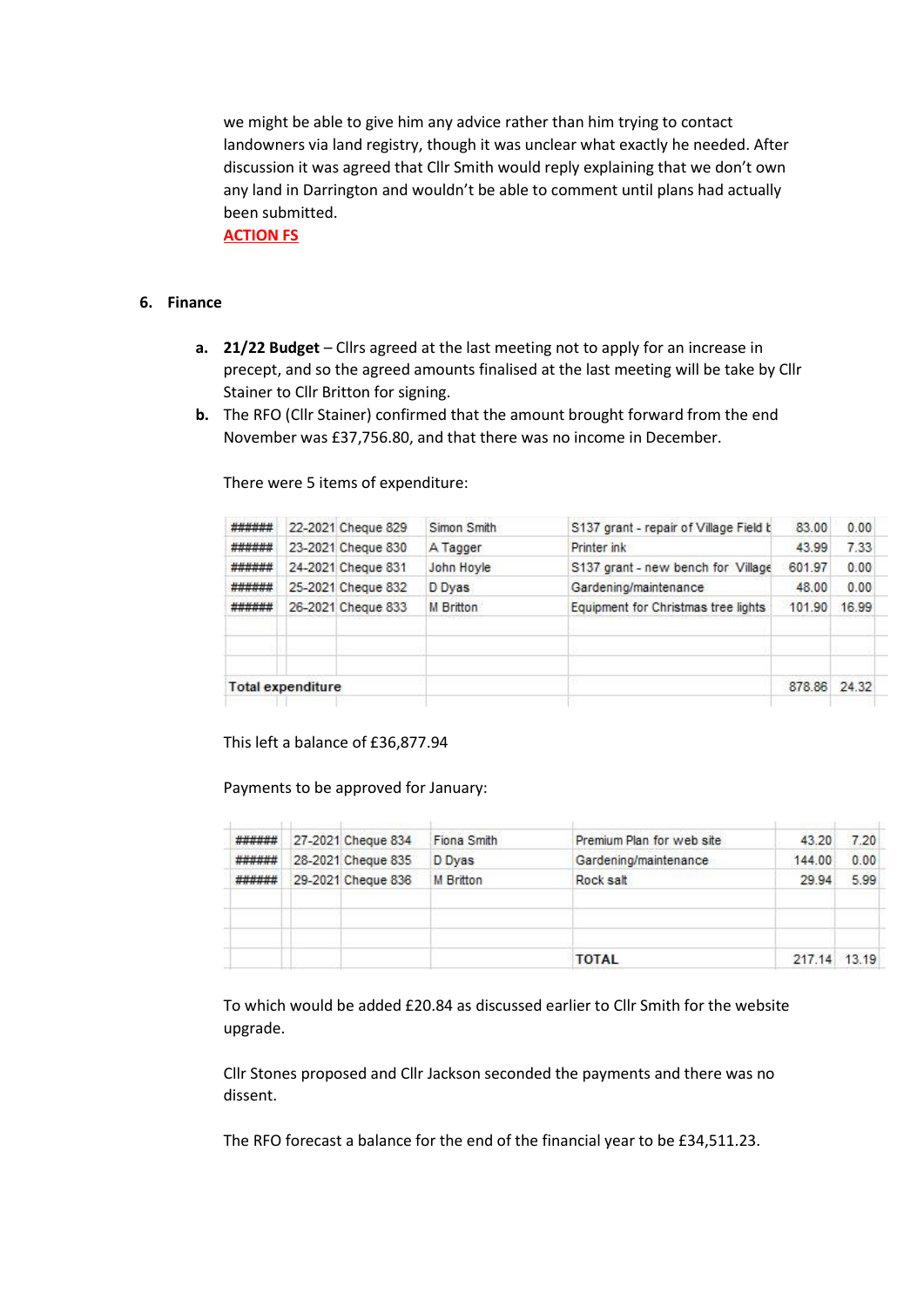Cllr Smith queried the status of the Village Sign project. Ian Thompson had passed onto Cllr Stones but advised her to do nothing until late Jan or February as men would need to come out and look at the site. Cllr Smith stated she would put the project back on the agenda for February. **ACTION FS**

## **7. Planning Matters**

**a.** Cllr Britton received a call from a village resident notifying us of his intention to submit a planning application to build a house at the rear of his daughter's house, and inviting comment from us if needed. All agreed the existing house had such a large amount of land at the rear, that even though it technically would be classed as infill, the impact would be minimal and in line with another property. WMDC is more positive regarding infill applications as long as the impact is small. It was agreed that we would await the actual submission and make comments then. Cllr Britton confirmed no other planning applications had been received.

#### **8. Reports: School/Police/Gardening Club/Village Field/Newsletter**

- **a. School** Cllr Tagger stressed the difficulties the teachers were having in continuing to provide online learning, but that they were doing a sterling job. Cllr Jackson asked if any child didn't have the eqpt needed that we could support, but Cllr Tagger thought not as the school had been commended on the provision of eqpt.
- **b. Police** No report
- **c. Gardening Club** Cllr Tagger thought the newsletter looked great on the new website. He had had a couple of people ask to subscribe to the newsletters so Cllr Smith asked if he could forward her their information (email and  $1<sup>st</sup>$  line of address) so she could update the distribution lists. **ACTION AT**
- **d. Village Field**  no report
- **e. Newsletter –** already discussed

# **9. Carried Over Items**

Given the current situation with the coronavirus pandemic restricting actions and projects that might otherwise be progressing these items are included in the minutes simply so as "not to forget them" when things return to normal.

Cllr Britton asked that Defibrillator window repairs, hedge cutting on Phillip's Lane and Planter Damage be added.

The current items are:

- a. Parish Meeting and Annual General meeting
- b. Litter pick
- c. Speed strips installation and data analysis